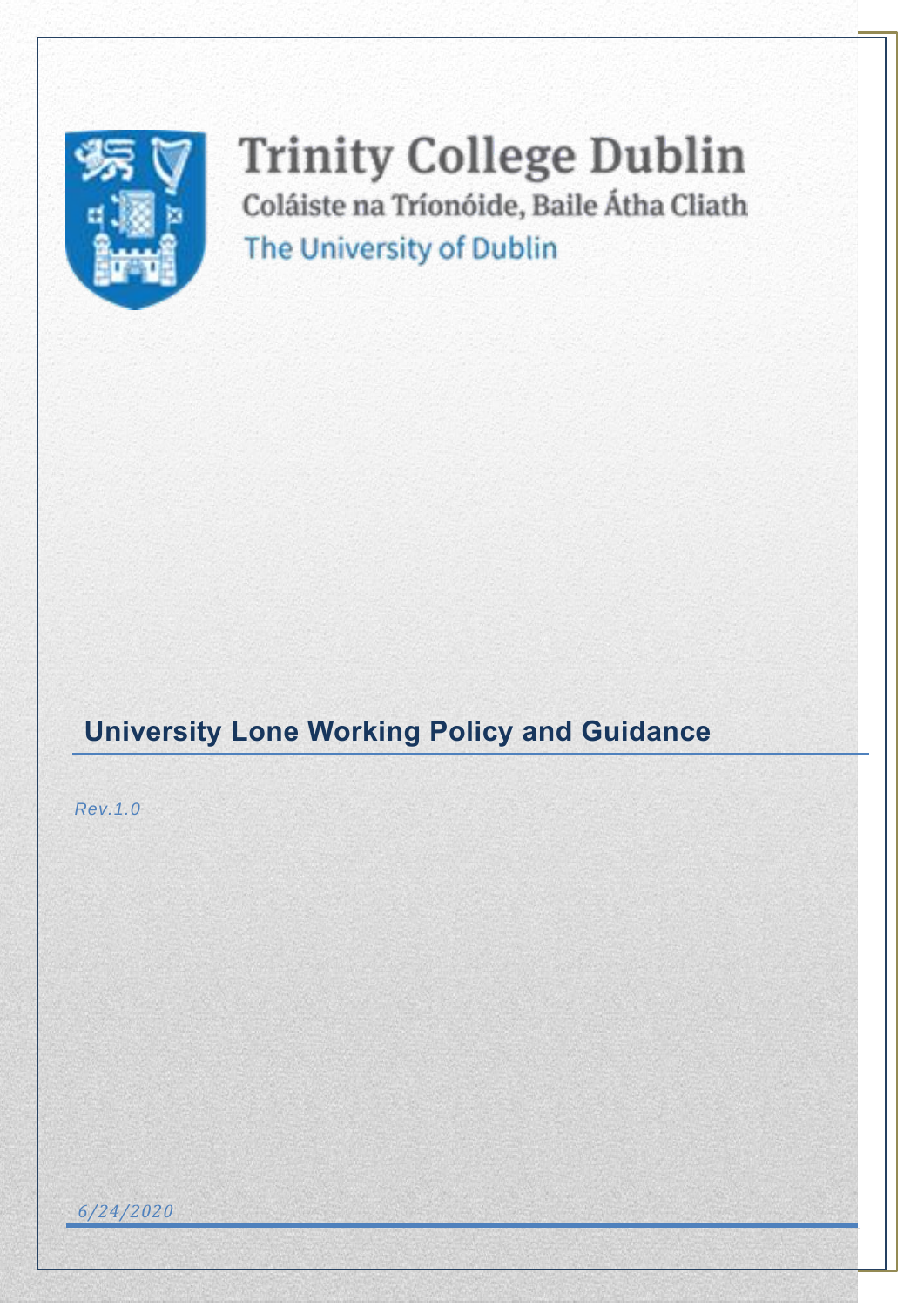# **University Lone Working Policy**

Trinity College Dublin, the University of Dublin has a duty to all staff and students that may have cause to be working alone, under the Safety Regulations, which state that:

*Without prejudice to the generality of section 19 of the Act, an employer shall, in identifying hazards and assessing risks under that section, take account of particular risks, if any, affecting employees working alone at the place of work or working in isolation at remote locations;*

to ensure they have a safe and healthy working environment. It is the policy of the University to comply with this legislation and any guidance made under this legislation and to conform, as far as is reasonably practicable, to best practice.

Trinity College Dublin further recognises that some staff and students are required to work alone while others choose to do so. In order to comply with the University Lone Working Policy appropriate measures must be put in place to provide safe systems of work and a safe environment for those who work alone, by the School, Unit or Discipline.

This policy on Lone Working will apply to all staff, visiting academics, students engaged in university work and contractors employed by the University while working in the University's buildings, facilities and vehicles, to all staff and students working in buildings and facilities provided by other organisations and to those working in the community, on site visits and field trips. It equally applies to staff and students who are working abroad on College business or who are on work-based learning placements/internships that are part of their course in the University.

The College acknowledges that the risk will vary depending on the nature of the work that is being carried out whilst working alone. General office-based activities or 'paperwork' type activities are generally classified as being low to medium risk and are acceptable under normal conditions and can be covered through the local area safety statement.

The majority of laboratory work, maintenance works, workshop activities, fieldwork in remote areas, handling of hazardous (biological, chemical, radioactive) agents, etc. are likely to be medium to high risk activities and must not be undertaken without completion of a Lone Worker Risk Assessment. The college also acknowledges that there are also some activities that must not be carried out alone, and that some activities (low risk fieldwork or research) may also fall into a lower risk category too.

Heads of Units/Schools or Discipline and other responsible persons must ensure that this policy and associated guidance is fully complied with. A Unit may introduce local rules and policies that impose other arrangements relating to lone working provided that the minimum requirements of this policy are met.

All staff and students who carry out lone working must take care of their own safety and comply with all other university policies, local rules and procedures. Failure to comply with the policy will be considered a disciplinary issue and may result in any privilege to lone working being withdrawn.

This policy will be reviewed on an annual basis to ensure its adequacy and to assess its performance.

Approved by the Board of College on 24/06/2020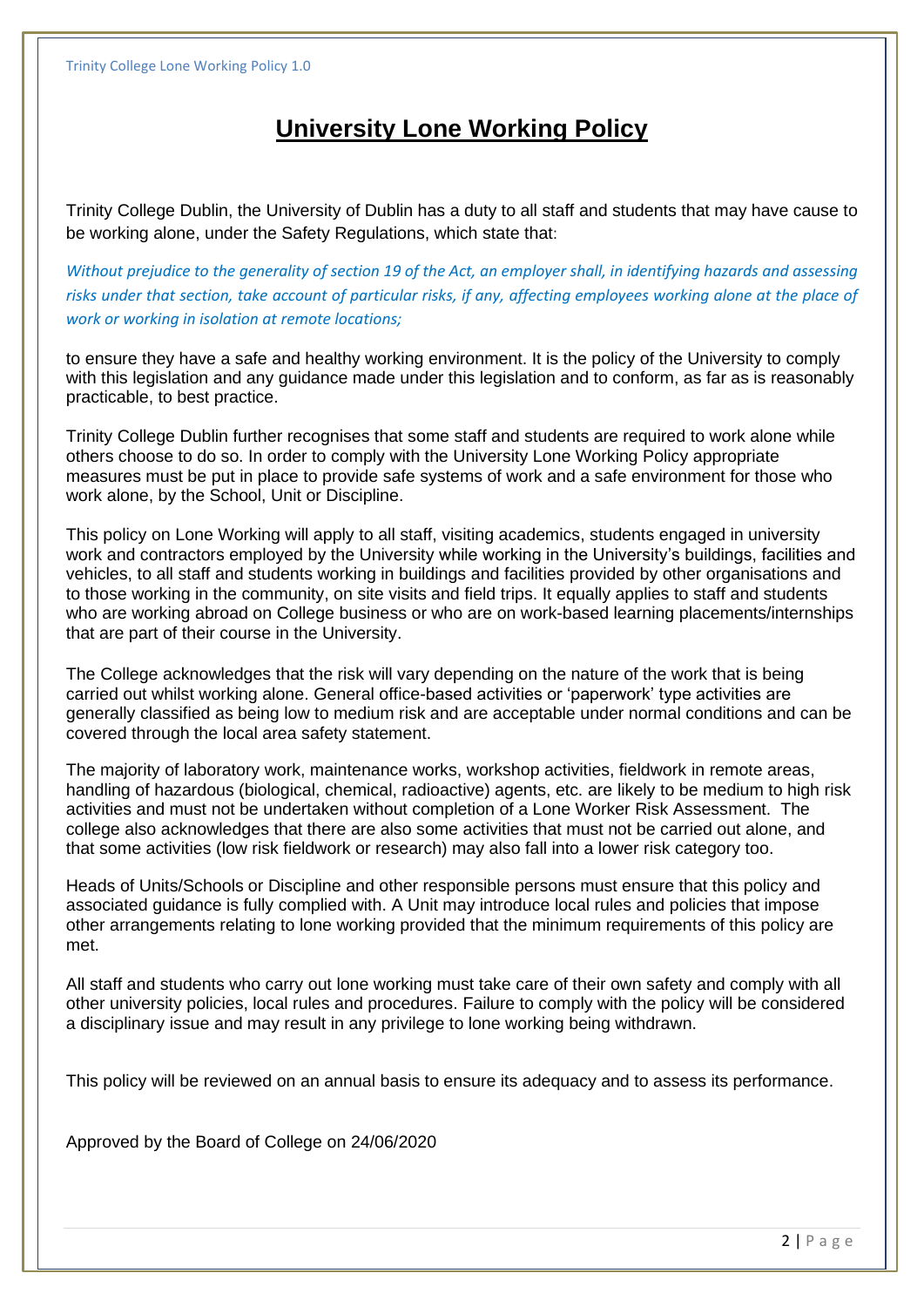# **Guidance to the University Lone Working Policy**

### **1.0 INTRODUCTION**

The principal purpose of this Policy is to ensure a safe and healthy working environment for all lone workers (staff and students) in Trinity College, Dublin by developing a continuum of responses that ensure an environment where staff, students and visitors are safe.

Under the Safety, Health and Welfare at Work (General Application) Regulations, 2007, Regulation 2(3) states that:

2 (3) Without prejudice to the generality of section 19 of the Act, an employer shall, in identifying hazards and assessing risks under that section, take account of particular risks, if any, affecting employees working alone at the place of work or working in isolation at remote locations.

In addition, the Policy requires the University to reduce, so far as is reasonably practicable, all reasonably foreseeable risks associated with Lone Working and to detail arrangements to achieve this reduction in line with legislative requirements. The main hazards that are generally associated with lone working are exposure to violence and poor access to emergency assistance.

In the University context there are many examples of lone working both during normal working hours and outside of normal hours. These might include

- Persons working alone within a laboratory or workshop;
- Persons working alone in a remote office, reception or classroom;
- Staff carrying out field work alone
- Unaccompanied home visitors
- Cleaners
- Manual staff such as Electricians, Plant Operators and Drivers;
- Security staff.

### **2.0 SCOPE**

The Policy on Lone Working will apply to all staff, visiting academics, students engaged in university work and contractors employed by the University while working in the University's buildings, facilities and vehicles, to all staff and students working in buildings and facilities provided by other organisations and to those working in the community, on site visits and field trips. It equally applies to staff and students who are working abroad on College business or who are on work-based learning placements/internships that are part of their course in the University.

### **3.0 DEFINITIONS**

- Lone Workers are those who work by themselves without close or direct supervision or without direct or close contact with a colleague. In reality this means working in an environment in which, if rendered incapacitated or unconscious, a person cannot reasonably expect to be found within 15 minutes. The main hazard in lone working is that in the event of an accident that incapacitates them, a person will not be able to contact or summon help.
- It **does not** include the chance or occasional occurrence of being on one's own at work. For example, in every workplace there is somebody who arrives first and somebody who leaves last, or an individual may need to go to an unoccupied storeroom etc.
- An individual who has either visual or audible communication with another employee **is not** considered as working alone.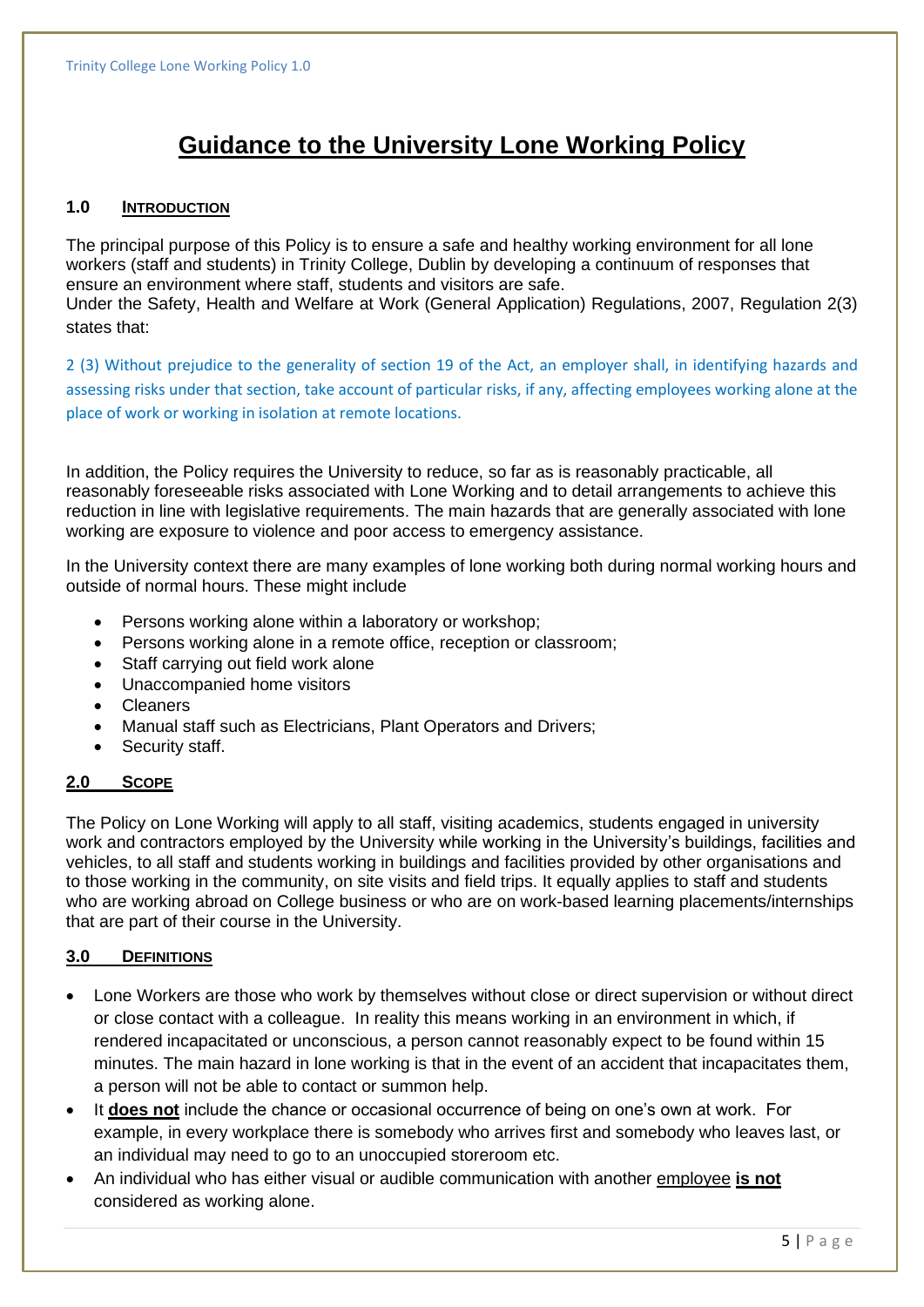#### Trinity College Lone Working Policy 1.0

• Lone working is not restricted to out-of-hours working but can occur at any time especially during fieldwork (i.e. study that consists of practical activities that are done away from your school or place of work)

### **4.0 PROCEDURES**

- The overall Policy is to keep to a minimum the number of lone workers within college. Where lone working occurs, it is the responsibility of the Head of School/Unit /Discipline to ensure that staff and students comply with this policy and risk assessments are carried out for particular tasks and activities
- The assessment may be documented as part of a project risk assessment, as school local rules or documented in the local safety statement.
- The Lone Working Risk Categorisation Chart (Appendix 1) can be used to help identify the level of risk and ensure appropriate control measures put in place. This document provides guidance for such categorisation. Where Category B or D is selected i.e. in the case of isolated fieldwork or remote-working, additional location related assessments, ie travel assessments or teleworking assessments must be also completed.
- A checklist to assist in the identification of potential hazards is available in Appendix 2.
- A Unit may introduce local rules and policies that impose other arrangements relating to lone working provided that the minimum requirements of this policy are met.
- All staff and those students identified as Lone Workers should familiarize themselves with the contents of this Policy and the associated procedures.
- Employees have a duty of care to themselves and to others in relation to Health and Safety and must comply with any processes/control measures that have been provided by their school/unit/discipline for their safety. Questions should be directed to their relevant supervisors.
- Each Head of School / Head of Area must ensure that there are procedures in place for lone working (including out-of-hours access) and the associated supplementary documents such as risk assessments.
- It is recommended that undergraduate students should never be engaged in lone working, i.e. are not be permitted out-of-hours access to buildings other than designated 24-hr facilities or with direct supervision.
- The risk assessments should include general risks associated with the building (such as reduced heating, unlit corridors etc.) or the environment in which it is carried out in (e.g. in the community) and specific risks associated with the task.
- Lone working in the field or in the community is permitted only if the risk assessment shows that the risk is low and all that controls indicated by the risk assessment are implemented.
- Every lone working procedure or assessment must include a clear designation of responsibilities for enforcing the procedure, and any training requirements
- Types of hazards that may be of a concern to lone working are detailed in Appendix 3, and examples of possible control measures are available in Appendix 4.
- Appendix 5 details examples of the lone working assessment process.

Any queries on this policy and its guidance notes can be sent to [safetyoffice@tcd.ie](mailto:safetyoffice@tcd.ie)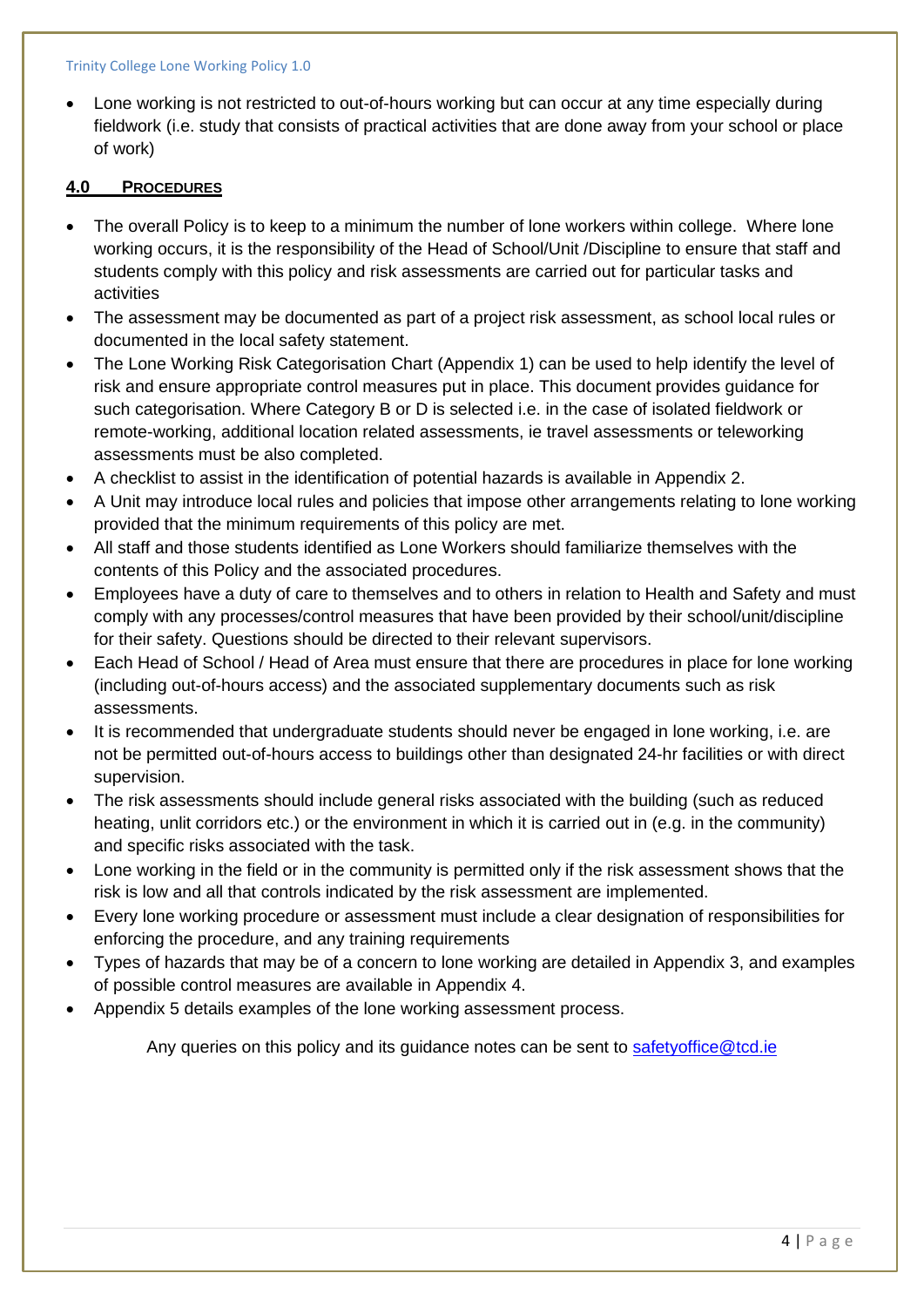# **APPENDIX 1**

# **LONE WORKING RISK CATEGORISATION CHART**

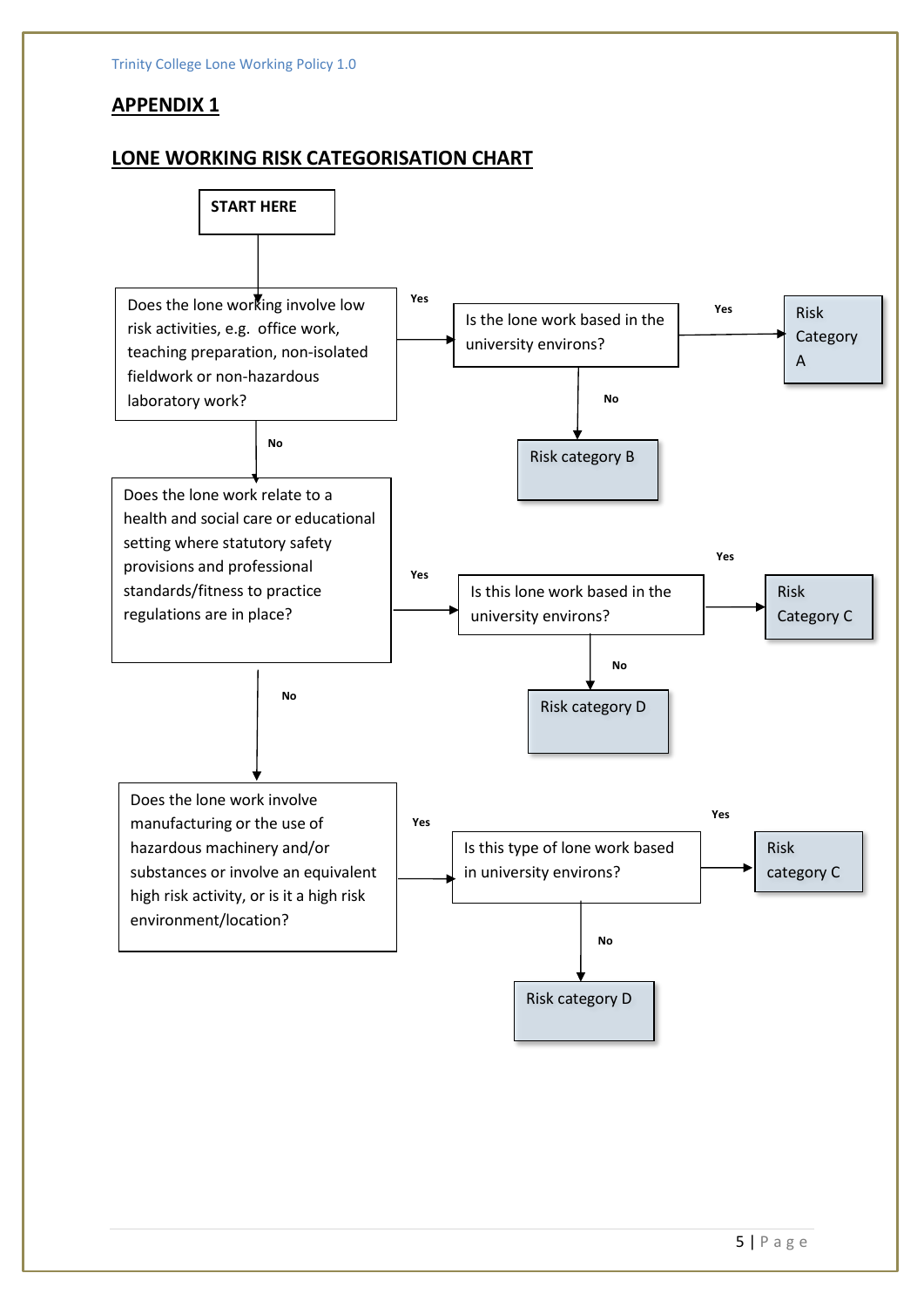# **Risk Categories**

| <b>Risk Category A</b>                             | Low Risk, can be included in Safety Statement,  |
|----------------------------------------------------|-------------------------------------------------|
| Low risk activities e.g. office work, teaching     | with additional control measures mentioned in   |
| preparation, or non-hazardous laboratory work,     | Appendix 4                                      |
| carried out on campus                              |                                                 |
| <b>Risk Category B</b>                             | Low-Medium depending on location of work,       |
| Lower risk activities e.g. non-isolated fieldwork, | may require additional location related         |
| office-based work, carried out off campus          | assessments; travel assessment; teleworking     |
| either in Ireland or abroad                        | assessment                                      |
| <b>Risk Category C</b>                             | Medium-High, detailed procedures,               |
| Lab-based or research type activities which        | assessments and control measures required       |
| depending on the risks associated with the         |                                                 |
| work may require detailed assessments and          |                                                 |
| procedures put in place                            |                                                 |
| <b>Risk Category D</b>                             | Medium-High, detailed procedures,               |
| As Risk Category C but due to a different          | assessments and control measures required,      |
| location (i.e. unavailbility of Campus Emergency   | depending on location of work, may require      |
| Procedures)                                        | additional location related assessments; travel |
|                                                    | assessment; teleworking assessment              |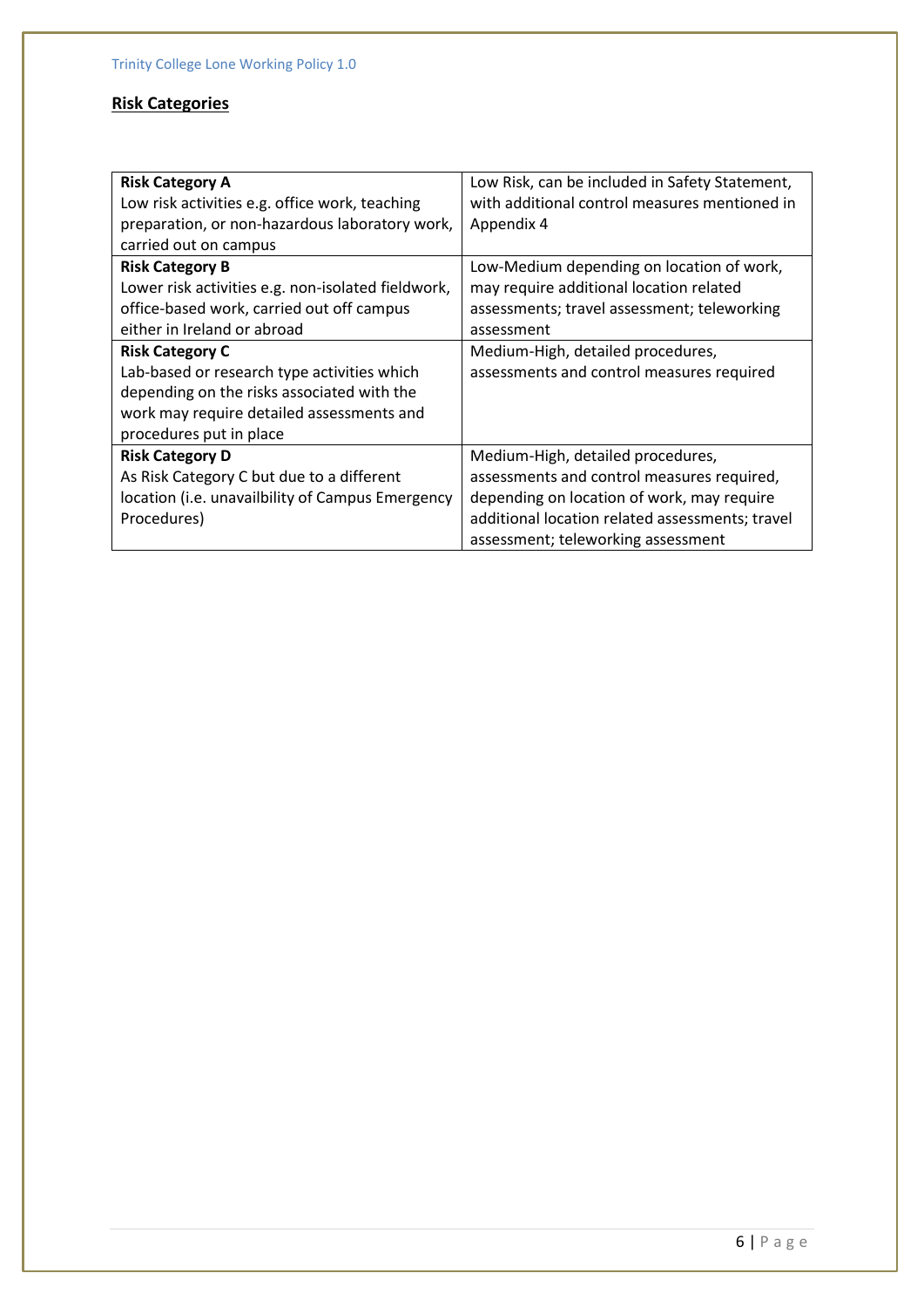# **APPENDIX 2. AN EXAMPLE OF A LONE WORKING HAZARD ASSESSMENT CHECKLIST**

# **To assist in completing the risk assessment**

| <b>Hazard</b>                                  | Y/N | Controls/further action |
|------------------------------------------------|-----|-------------------------|
| <b>The Nature of the Work</b>                  |     |                         |
| Is it appropriate for the worker to be alone   |     |                         |
| whilst carrying out particular work activities |     |                         |
| (eg a buddy should be on hand when             |     |                         |
| working with most hazardous materials)         |     |                         |
| Is there adequate information and              |     |                         |
| instruction for the worker to be able to       |     |                         |
| work alone safely?                             |     |                         |
| Are there hazards associated with the          |     |                         |
| machinery, tools and equipment that may        |     |                         |
| be used?                                       |     |                         |
| high risk activity (e.g. work at heights,      |     |                         |
| with electricity, with hazardous substances    |     |                         |
| or work with hazardous equipment, such         |     |                         |
| as chainsaws or lathes)                        |     |                         |
| Is fatigue likely to increase risk (e.g. with  |     |                         |
| long hours driving a vehicle or operating      |     |                         |
| machinery)?                                    |     |                         |
| Is there risk of attack by an animal? (dogs    |     |                         |
| during home visits)                            |     |                         |
| Is the worker likely to be exposed to          |     |                         |
| extremes of temperature?                       |     |                         |
| Is the lone worker more at risk due to their   |     |                         |
| gender, age or inexperience?                   |     |                         |
|                                                |     |                         |
| The Location of the work                       |     |                         |
| If the worker is working inside a locked       |     |                         |
| building, will emergency services be able      |     |                         |
| to gain access if the worker is unable to let  |     |                         |
| them in                                        |     |                         |
| If the worker is working inside a building,    |     |                         |
| is there a system for emergency services       |     |                         |
| to locate them (e.g. sign-in book) if the      |     |                         |
| worker is unable to communicate with           |     |                         |
| them directly                                  |     |                         |
| Is lighting at entrances and exits to          |     |                         |
| buildings and parking areas adequate?          |     |                         |
| Are security measures adequate, including      |     |                         |
| alarm maintenance and testing                  |     |                         |
| scheduling, video or patrols?                  |     |                         |
| Is the work in a remote location?              |     |                         |
| Is the work in a location which increases      |     |                         |
| the risk of violence to workers (e.g. from     |     |                         |
| people affected by drugs or alcohol or in a    |     |                         |
| location with a high incidence of crime)?      |     |                         |
| Does the form of transport increase the        |     |                         |
| risk (e.g. public transport in a remote or     |     |                         |
| dangerous area)                                |     |                         |
| Are there risks associated with the            |     |                         |
| environment in which the work is carried       |     |                         |
|                                                |     |                         |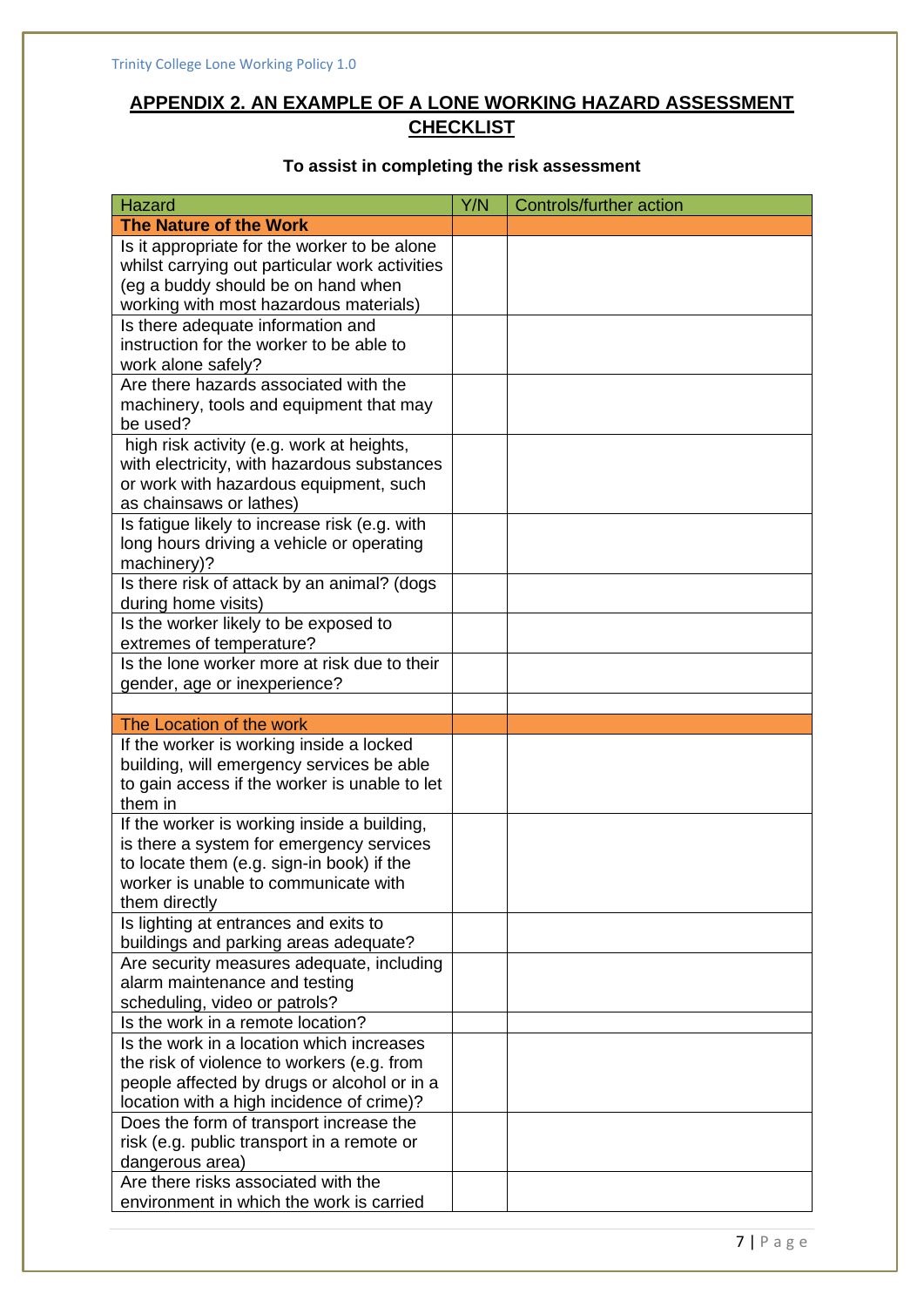| out (e.g. water bodies, remote locations,                                        |  |
|----------------------------------------------------------------------------------|--|
| poor phone coverage, attack by people?)                                          |  |
| <b>First Aid and Emergencies</b>                                                 |  |
| Is first aid equipment available for                                             |  |
| immediate treatment                                                              |  |
| Are there means of raising an alarm in the                                       |  |
| event of an emergency                                                            |  |
| Are there arrangements for a response to                                         |  |
| an emergency                                                                     |  |
| <b>Communications</b>                                                            |  |
| Does the worker have access to a                                                 |  |
| communications system (e.g. mobile or                                            |  |
| satellite phones, alarm systems)?                                                |  |
| Will the emergency communication or                                              |  |
| alarm system work properly in all                                                |  |
| situations                                                                       |  |
| Are there procedures for regular contact                                         |  |
| with the worker who works alone?                                                 |  |
| Are there end-of-shift procedures for                                            |  |
| checking in with the worker                                                      |  |
| Are workers authorised to contact                                                |  |
| emergency services directly?                                                     |  |
| Is voice communication essential for the                                         |  |
| safety of the worker                                                             |  |
|                                                                                  |  |
| <b>Training and Information</b>                                                  |  |
| Has the worker had training to prepare                                           |  |
| them for working alone and, where                                                |  |
| applicable, in remote locations                                                  |  |
| Does the worker speak English (or the                                            |  |
| local language if abroad) or is there                                            |  |
| anything that would interfere with his or                                        |  |
| her ability to communicate with someone                                          |  |
| in an emergency?                                                                 |  |
| Are there procedures to ensure knowledge                                         |  |
| of workers' whereabouts (e.g. clients'<br>addresses, expected arrival and return |  |
| times)?                                                                          |  |
| Are there procedures for incident reporting                                      |  |
| so that all workers are aware of local risks                                     |  |
| (e.g. clients' history of violence)?                                             |  |
|                                                                                  |  |
|                                                                                  |  |
| <b>Other Hazards</b>                                                             |  |
|                                                                                  |  |
|                                                                                  |  |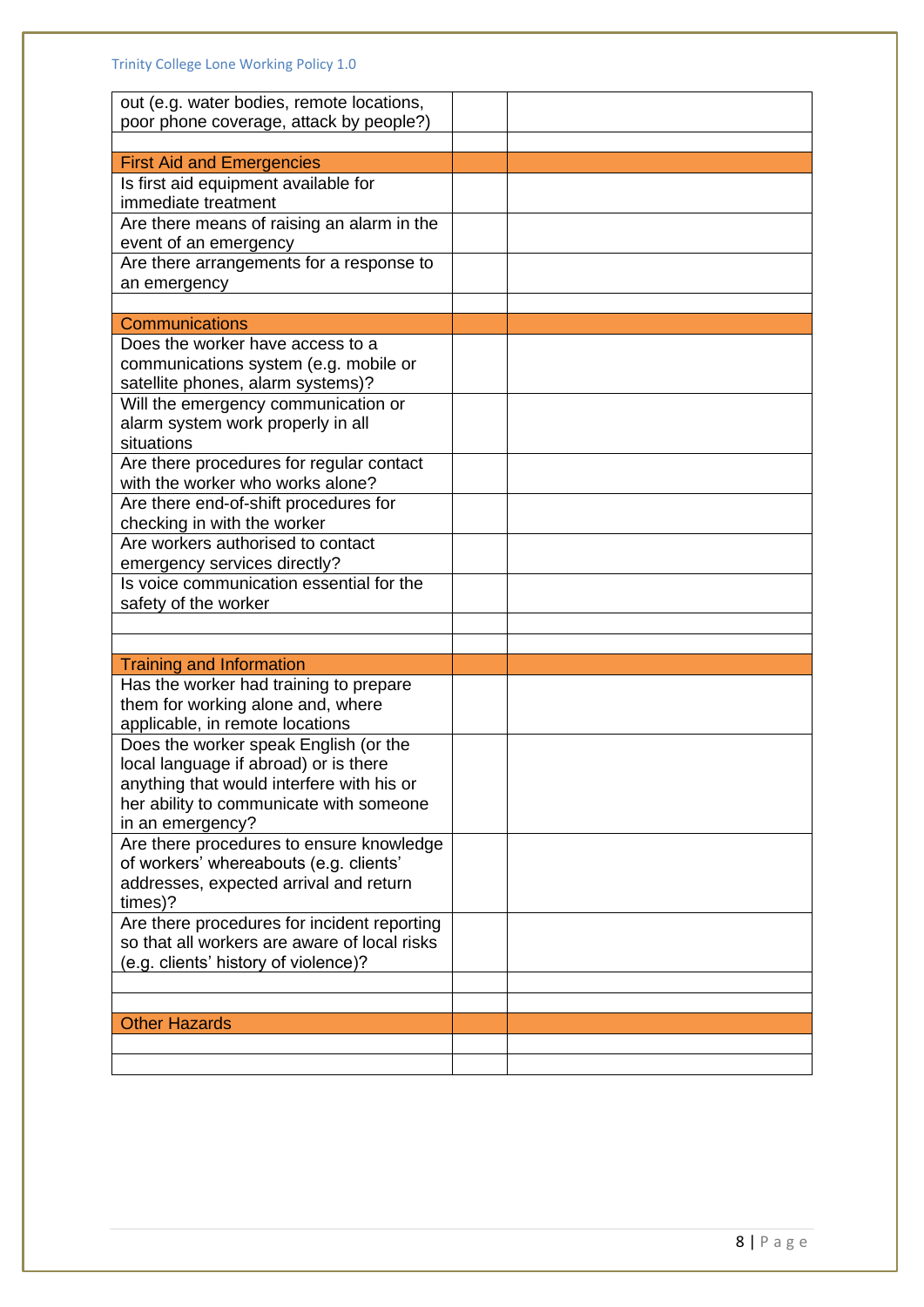# **APPENDIX 3: POTENTIAL HAZARDS AND ISSUES ASSOCIATED WITH LONE WORKING**

From:

[http://www.hsa.ie/eng/Publications\\_and\\_Forms/Publications/Healthcare\\_Sector/Guidance\\_o](http://www.hsa.ie/eng/Publications_and_Forms/Publications/Healthcare_Sector/Guidance_on_Lone_Working_in_the_Healthcare_Sector.pdf) n Lone Working in the Healthcare Sector.pdf

The hazards facing "Lone Workers" are the same as for other workers; however they may face increased or additional risk from:-

- Lack of Supervision / Training
- Working in remote areas
- Sudden Illness / emergencies
- Risks related to transport / driving
- **Effects of social isolation**
- **Communication**
- Work Equipment
- Violence and abuse (from members of the public and others)
- Theft / Intruders
- Fire

### **What issues should the employer address when planning safe working arrangements for lone workers?**

When establishing safe working arrangements for lone workers, employers need to know the law and standards that may apply to their specific work activity. They must then assess if the requirements of that work activity can be met by people working alone. Issues that need to be addressed when planning such safe working arrangements are:

### *1. Can the risks of the job be adequately controlled by one person?*

Lone workers should not be at more risk than other employees. This may require extra risk control measures. Precautions should take account of normal work and foreseeable emergencies, e.g. fire, equipment failure, illness and accidents. Employers should identify situations where people work alone and ask questions such as:

- Does the workplace present a special risk to the lone worker?
- Is there a safe way in and a way out for one person? Can any temporary access equipment that is necessary, such as portable ladders or trestles, be safely handled by one person?
- Can all the plant, substances and goods involved in the work be safely handled by one person? Consider whether the work involves lifting objects too large for one person or whether more than one person is needed to operate essential controls for the safe running of equipment.
- Is there a risk of violence?
- Are women especially at risk if they work alone?
- Are young workers especially at risk if they work alone?

### *2. Is the person medically fit and suitable to work alone?*

Check that lone workers have no medical conditions which may make them unsuitable for working alone. Seek medical advice if necessary. Consider both routine work and foreseeable emergencies, which may impose additional physical and mental burdens on the individual.

*3. What training is required to ensure competency in safety matters?*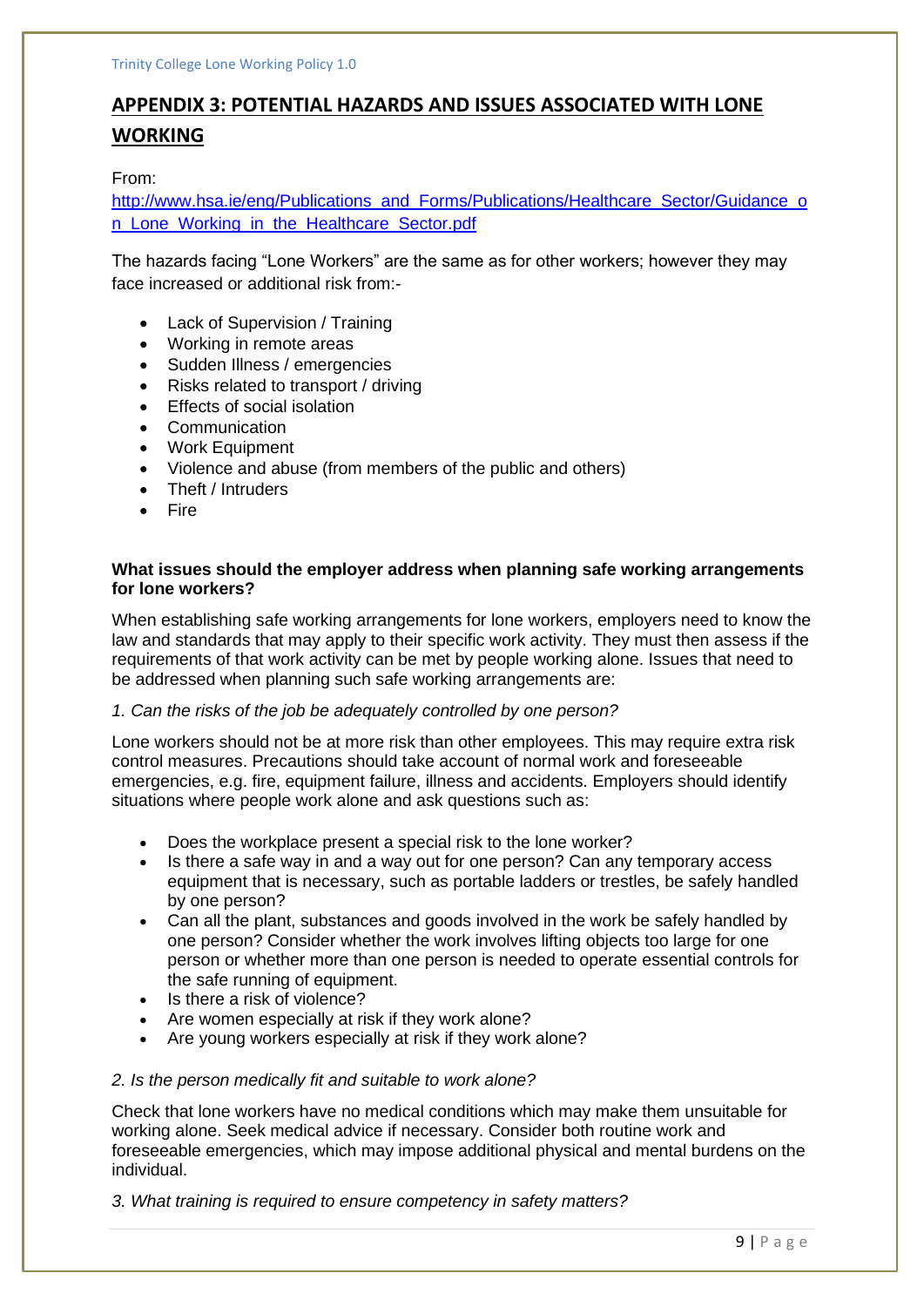#### Trinity College Lone Working Policy 1.0

Training is particularly important where there is limited supervision to control, guide and help in situations of uncertainty. Training may be critical to avoid panic reactions in unusual situations. Lone workers need to be sufficiently experienced and to understand the risks and precautions fully. Employers should set the limits to what can and cannot be done while working alone. They should ensure employees are competent to deal with circumstances that are new, unusual or beyond the scope of training, e.g. when to stop work and seek advice from a supervisor and how to handle aggression.

### *4. How will the person be supervised?*

Although lone workers cannot be subject to constant supervision, it is still an employer's duty to ensure their safety and health at work. Supervision can help to ensure that employees understand the risks associated with their work and that the necessary safety precautions are carried out. Supervisors can also provide guidance in situations of uncertainty. Supervision of safety and health can often be carried out when checking the progress and quality of the work; it may take the form of periodic site visits combined with discussions in which health and safety issues are raised.

The extent of supervision required depends on the risks involved and the ability of the lone worker to identify and handle safety and health issues. Employees new to a job, undergoing training, doing a job which presents special risks, or dealing with new situations may need to be accompanied at first. The level of supervision required is a management decision, which should be based on the findings of risk assessment, i.e. the higher the risk, the greater the level of supervision required. It should not be left to individuals to decide whether they require assistance.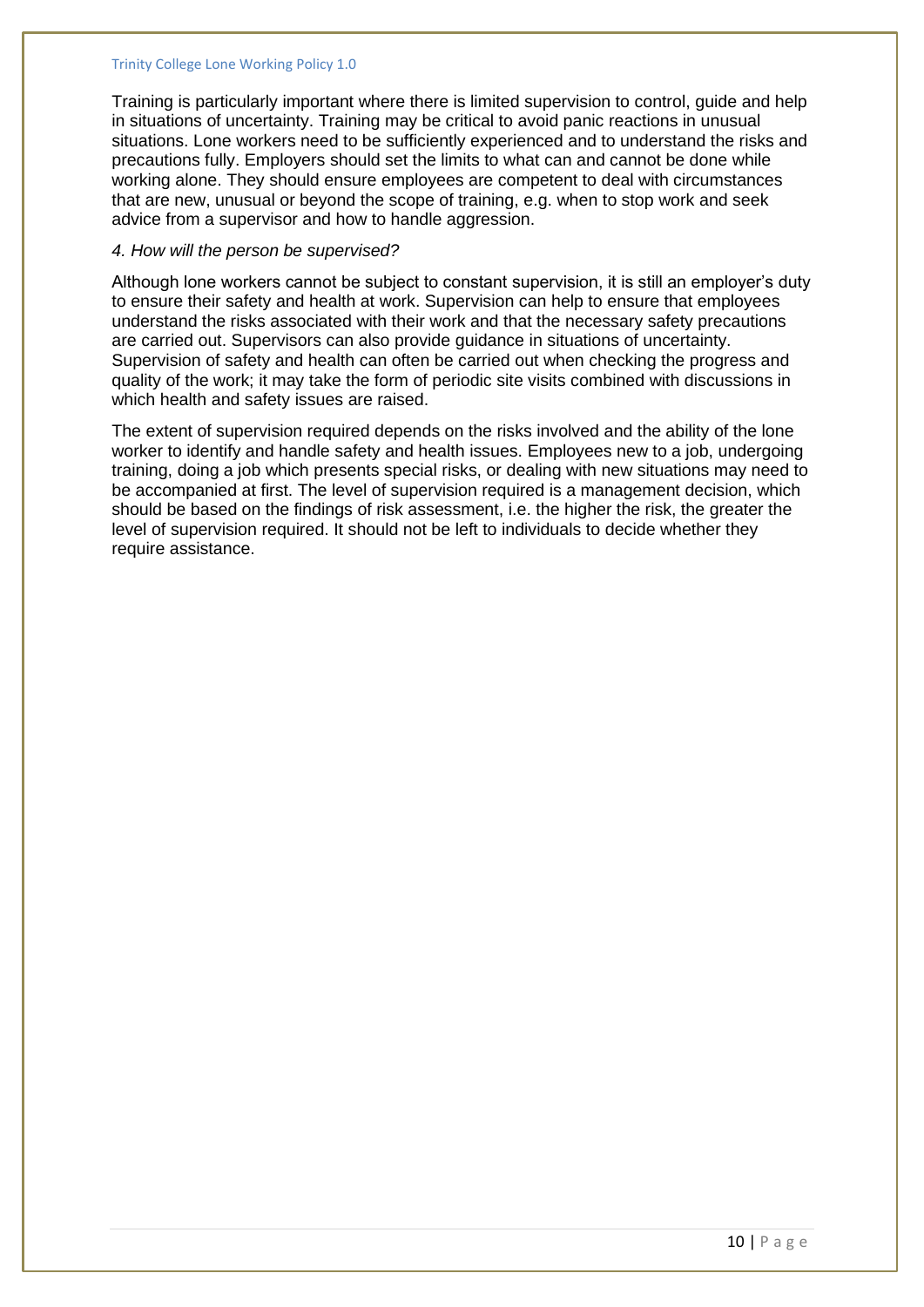### **APPENDIX 4: CONTROL MEASURES**

#### **WHAT CONTROL MEASURES COULD BE IMPLEMENTED TO MINIMISE THE RISK TO LONE WORKERS?**

Therisk assessment should prescribe control measures to be implemented in order to eliminate/minimise the identified risks. Such control measures may include:

- communication is very important: mobile phone, telephone or radio
- controlled periodic checks
- Automatic warning devices, e.g. panic alarms, no movement alarms, automatic distress message systems, i.e. pre-recorded message sent if not actively cancelled by operative, etc.
- Instruction and training in proper procedures, e.g. code words for potentially violent situations when combined with mobile phone communication.
- use of Personal Protective Equipment (PPE)
- health surveillance
- first-aid kits and training
- implementing Standard Operating Procedures (SOP's)
- locking and securing place of work
- implementing correct incident reporting procedures
- provision of counselling
- buddy system
- Location/locating systems, i.e. monitored system by App or Specific device
- Specific emergency procedures

The chart below details the relationship between the categories (Appendix 1) and control measures (Appendix 4) and guides one to the type of control measures that may be required or considered.

| Control Measures <sup>t</sup>                                                                                                                                                                | Category | Category<br>в | Category | Category |
|----------------------------------------------------------------------------------------------------------------------------------------------------------------------------------------------|----------|---------------|----------|----------|
| Means of communication: mobile phone,<br>telephone, radio                                                                                                                                    |          |               |          |          |
| <b>Controlled Periodic Checks</b>                                                                                                                                                            |          |               |          |          |
| Automatic warning devices*, e.g. panic<br>alarms, man-down alarms, automatic<br>distress message systems, i.e. pre-<br>recorded message sent if not actively<br>cancelled by operative, etc. |          |               |          |          |
| Use of Personal Protective Equipment<br>(PPE)                                                                                                                                                |          |               |          |          |
| <b>Health Surveillance</b>                                                                                                                                                                   |          |               |          |          |
| First Aid Kits and First Aid Training                                                                                                                                                        |          |               |          |          |
| <b>Implementing Standard Operating</b><br>Procedures (SOP's)                                                                                                                                 |          |               |          |          |
| Locking and securing place of work                                                                                                                                                           |          |               |          |          |
| Instruction, Information and Training                                                                                                                                                        |          |               |          |          |
| Prohibition of Lone working?                                                                                                                                                                 |          |               |          |          |
| Additional assessments based on location                                                                                                                                                     |          |               |          |          |

**†** This would not be exhaustive and dependent on the work, individual, location

\* Monitored system by App or Specific device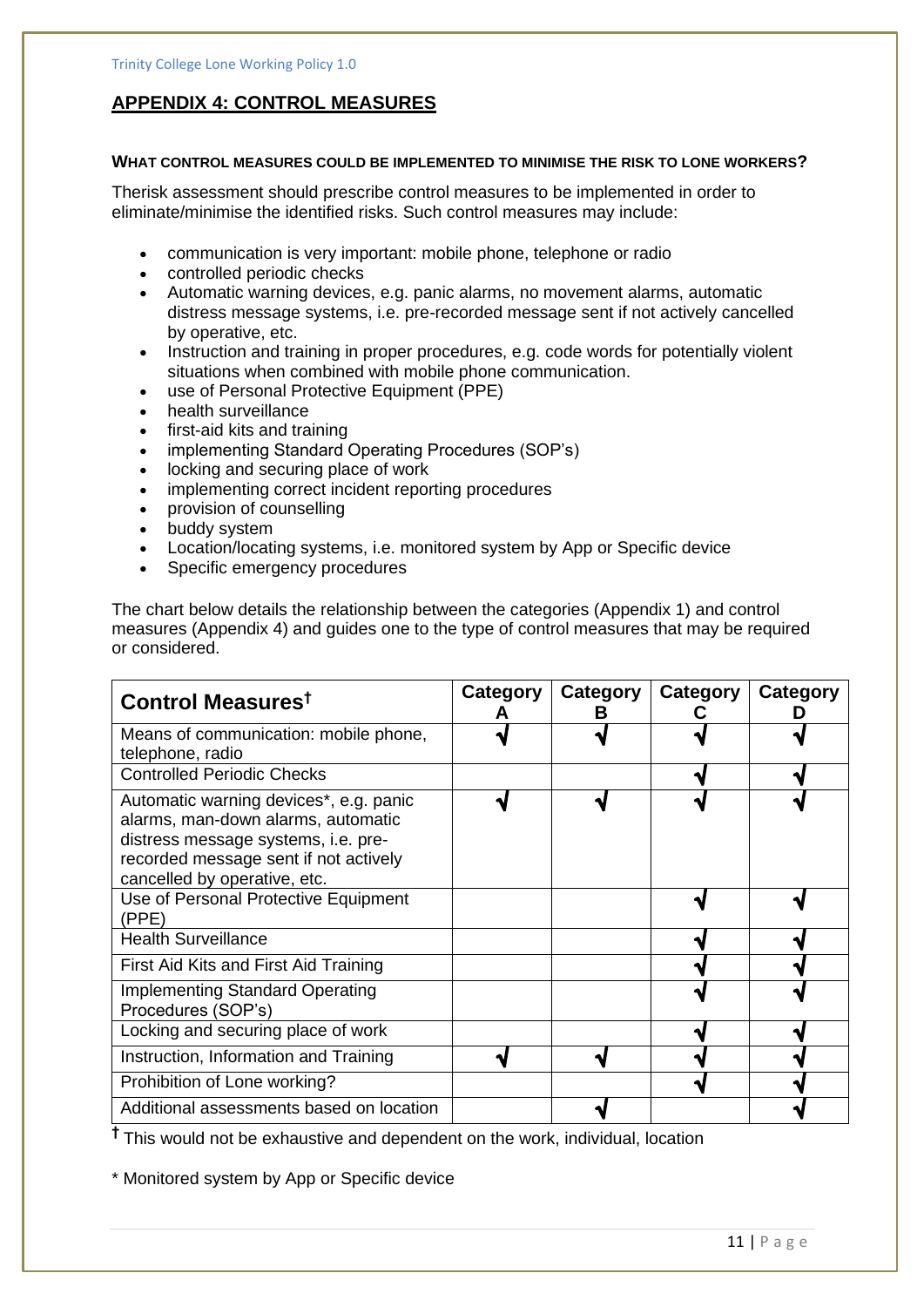### **APPENDIX 5. EXAMPLES OF THE LONE WORKING ASSESSMENT PROCESS**

N.B. Examples are simply illustrative, and are not designed to be exhaustive nor to suggest that superficially similar cases need the same control measures. These are dependent on the specific work, individual, and location involved.

# **CATEGORY A**



Specifically, **Category A** would be assigned to those working in an office environment, possibly at weekends when less people are around. The protection of lone workers can be described in the local safety statement which may include the requirements:

- 1. To have a means of communication, i.e. a mobile phone or telephone to advise someone where they will be or to raise the alarm;
- 2. To use the Safezone App to check in when you arrive and check out when you leave. If necessary, you can use the alert buttons to raise an alert too; and
- 3. To provide instruction and Information on the process, how to use the App and how to raise an alarm in an emergency.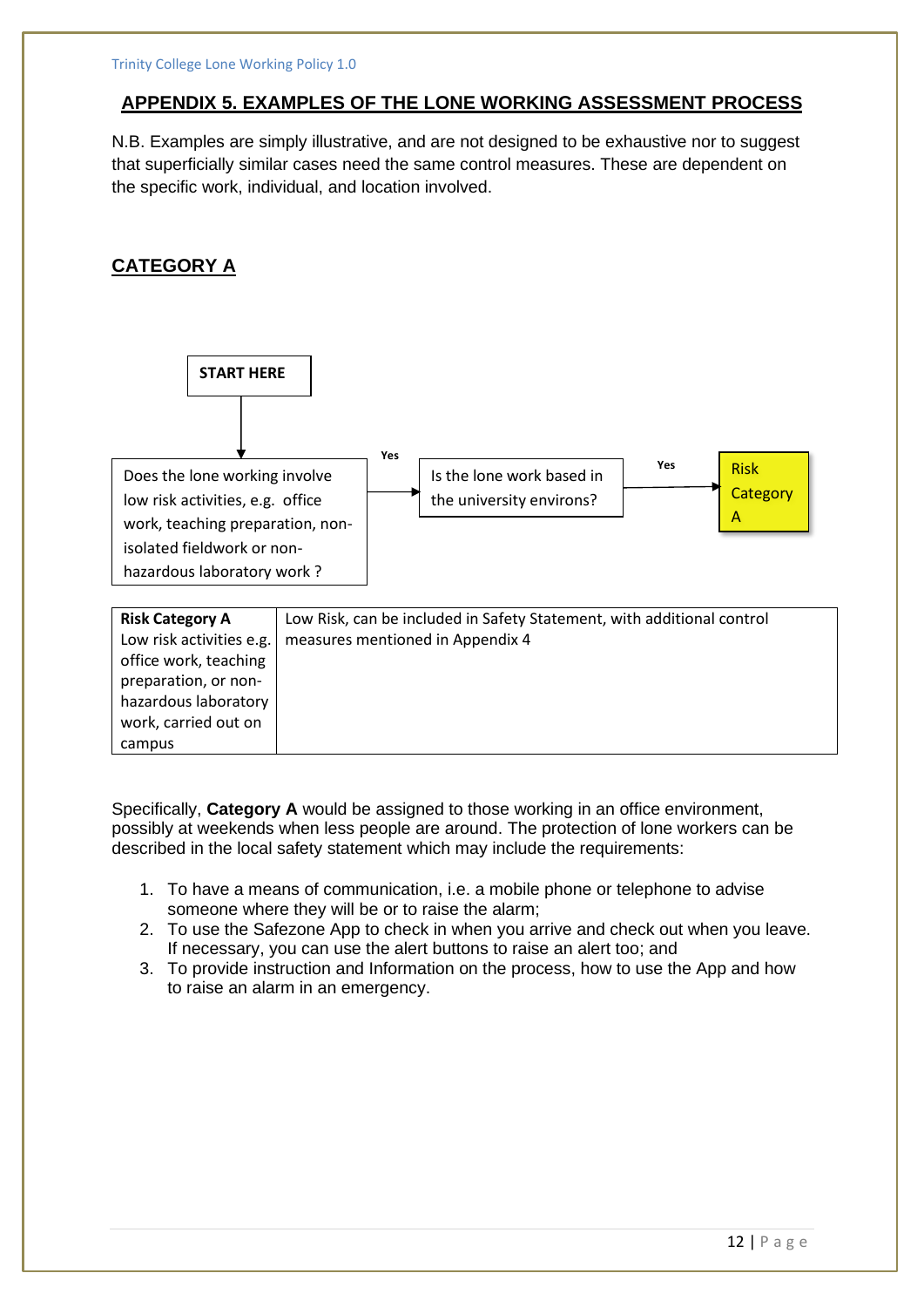

| <b>Risk Category B</b>                             | Low-Medium depending on location of work, may    |
|----------------------------------------------------|--------------------------------------------------|
| Lower risk activities e.g. non-isolated fieldwork, | require additional location related assessments; |
| office-based work, carried out off campus          | travel assessment; teleworking assessment        |
| either in Ireland or abroad                        |                                                  |

As for Category A, the same will apply but by virtue of the change in location, additional assessments in relation to your new location or travel will also be required and these may be used to include the information on working alone. In this case, these assessments can include the information specifically on protection while lone working, i.e.:

- 1. To have a means of communication, i.e. a mobile phone or telephone to advise someone where they will be or to raise the alarm;
- 2. To use the Safezone App to check in when you arrive and check out when you leave. If necessary, you can use the alert buttons to raise an alert too.
- 3. Provision of information on the process, how to use the App and how to raise an alarm in an emergency.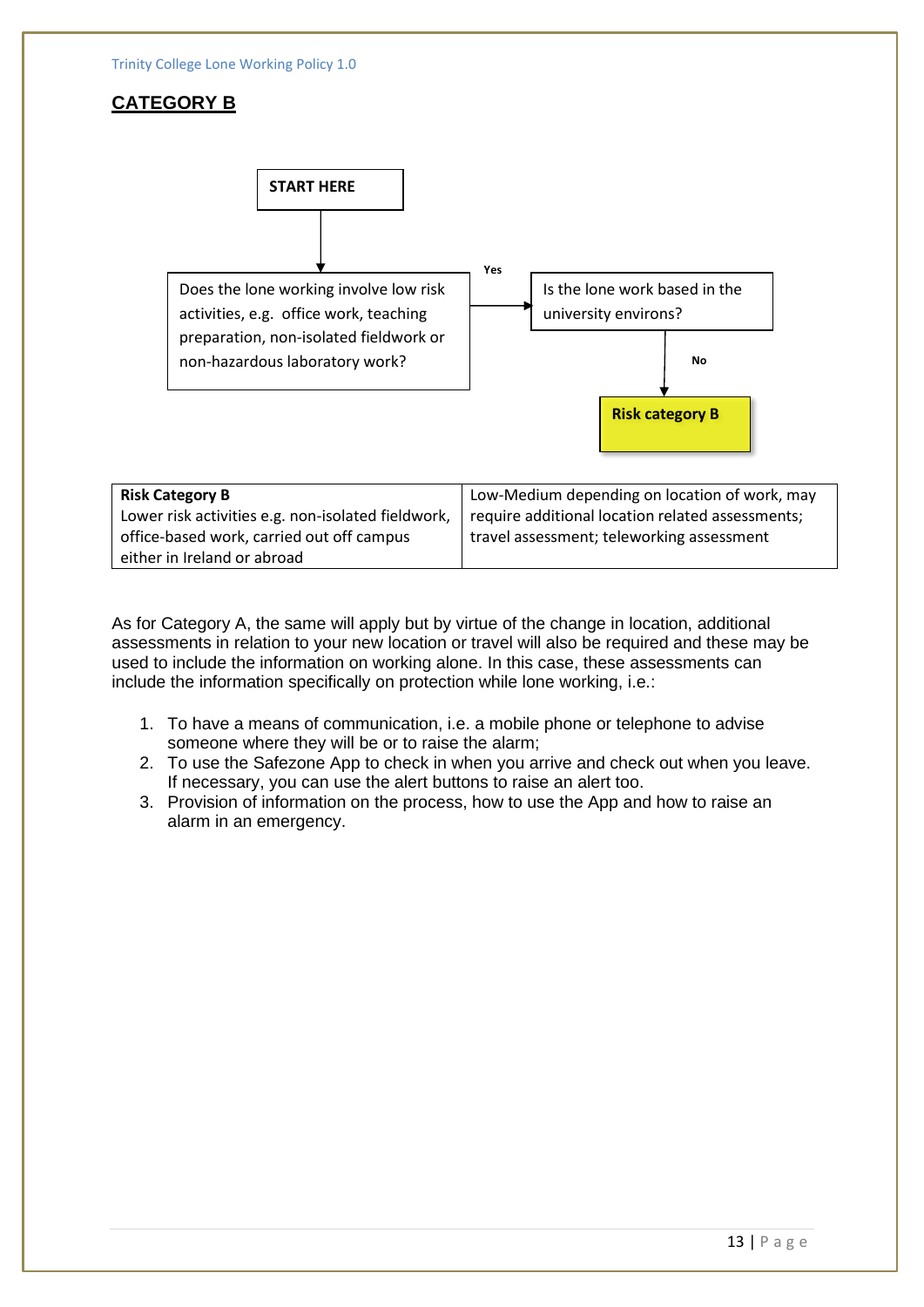

**Risk Category C** (Lab-based or research type activities which depending on the risks associated with the work may require detailed assessments and procedures put in place) Medium-High, detailed procedures, assessments and control measures required

The risk assessment should prescribe control measures to be implemented in order to eliminate/minimise the identified risks. For this category the lone working checklist should be completed.

Such control measures may include:

• communication is very important: mobile phone, telephone or radio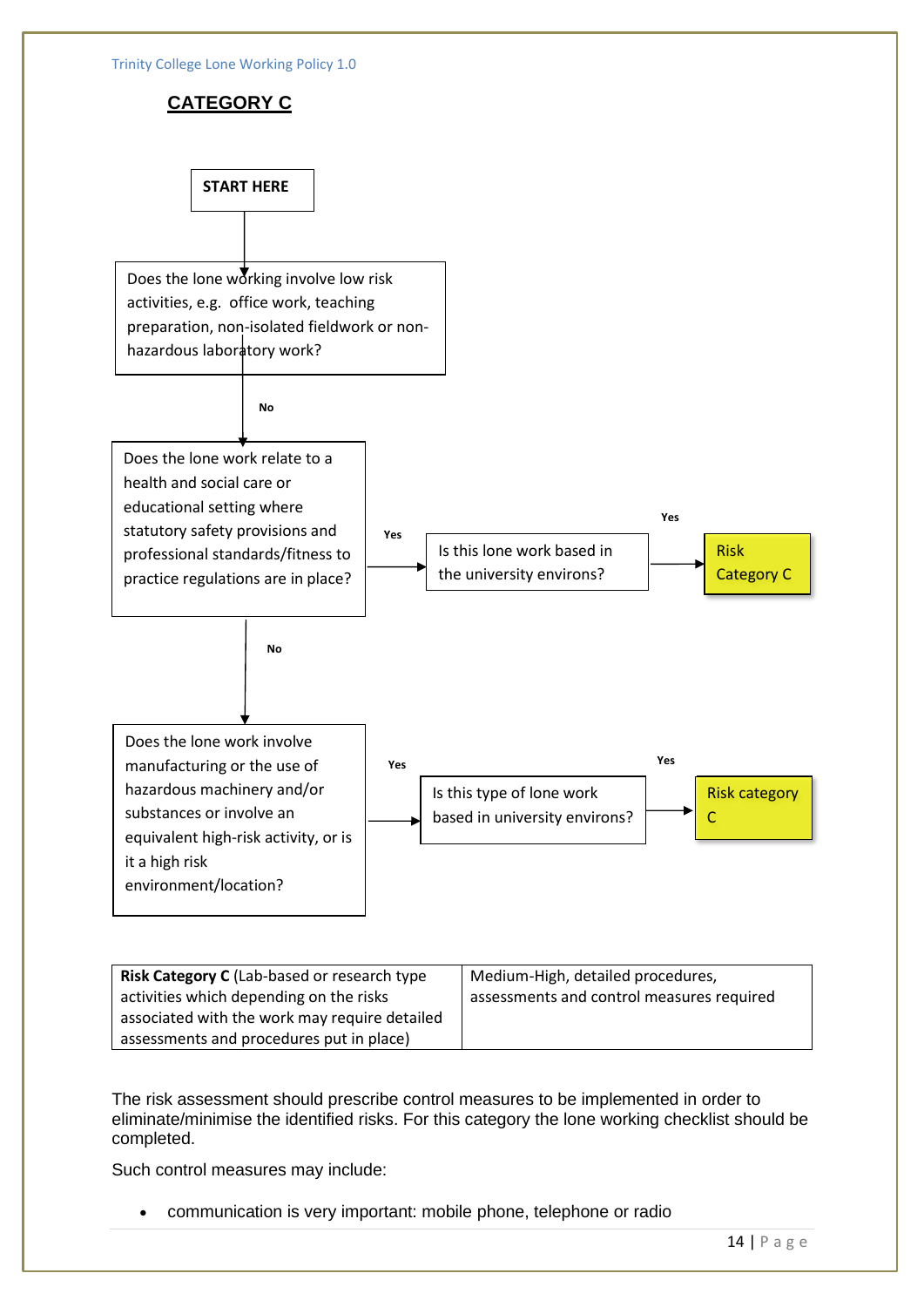- controlled periodic checks
- Automatic warning devices, e.g. panic alarms, no movement alarms, automatic distress message systems, i.e. pre-recorded message sent if not actively cancelled by operative, etc.
- first-aid kits and training
- implementing Standard Operating Procedures (SOP's)
- locking and securing place of work
- implementing correct incident reporting procedures
- provision of counselling
- Location/locating systems, i.e. monitored system by App or Specific device
- Specific emergency procedures

Specifically, **Category C** suggests the following control measures are considered. These would not be exhaustive and dependent on the work, and the individual:

- 1. Means of communication: mobile phone, telephone, radio
- 2. Controlled Periodic Checks
- 3. Automatic warning devices\*, e.g. Safezone App, panic alarms, man-down alarms, automatic distress message systems, i.e. pre-recorded message sent if not actively cancelled by operative, etc.
- 4. Use of Personal Protective Equipment (PPE)
- 5. Health Surveillance
- 6. First Aid Kits and First Aid Training
- 7. Implementing Standard Operating Procedures (SOP's)
- 8. Locking and securing place of work
- 9. Instruction, Information and Training
- 10. Prohibition of Lone working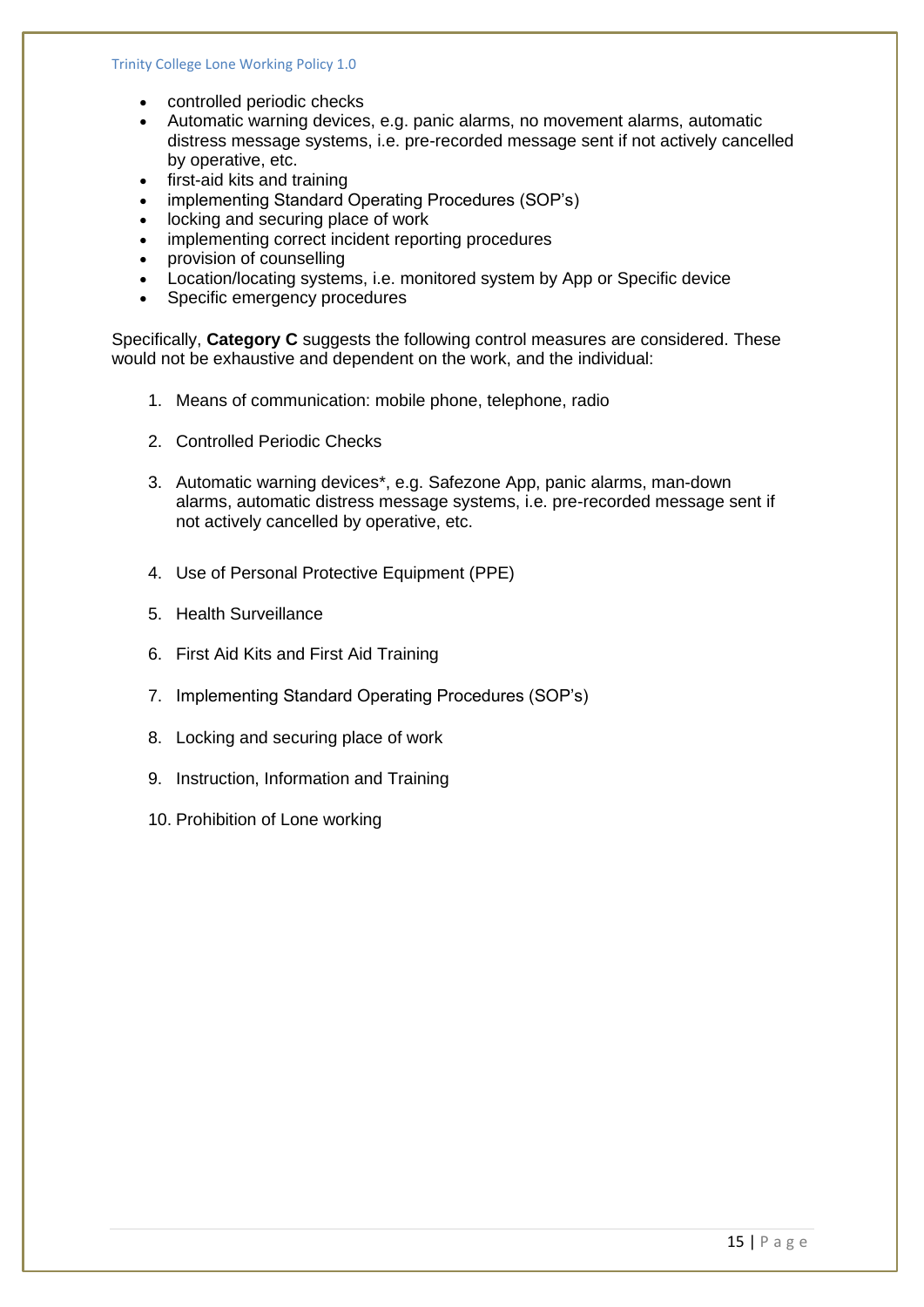## **CATEGORY D**



| Risk Category D (as Risk Category C but due to     | Medium-High, detailed procedures,               |
|----------------------------------------------------|-------------------------------------------------|
| a different location (i.e. unavailbility of Campus | assessments and control measures required,      |
| <b>Emergency Procedures)</b>                       | depending on location of work, may require      |
|                                                    | additional location related assessments; travel |
|                                                    | assessment; teleworking assessment              |

The risk assessment should prescribe control measures to be implemented in order to eliminate/minimise the identified risks. For this category the lone working checklist should be completed.